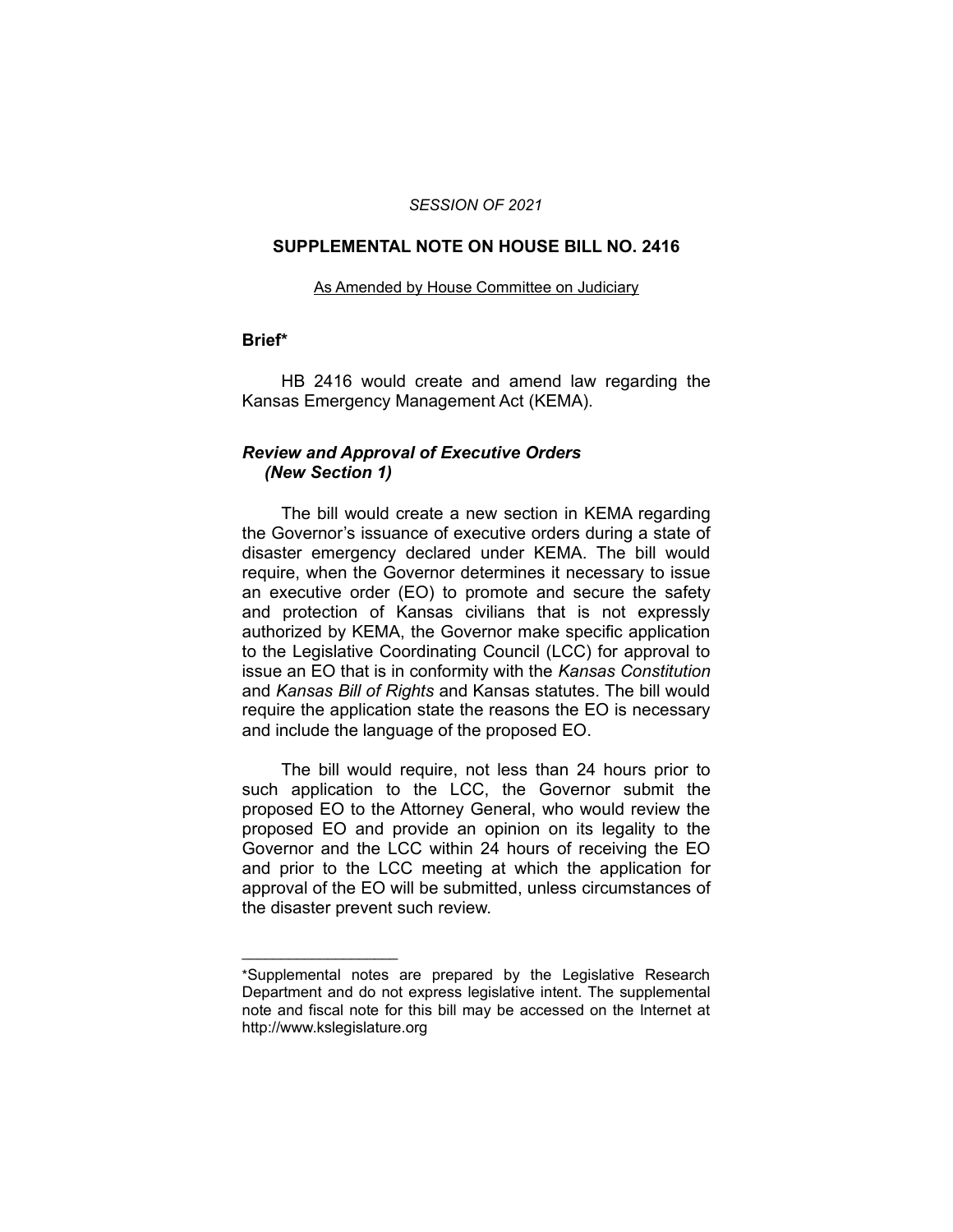Upon application of the Governor under the above provisions, the chairperson of the LCC would be required to call a meeting to take place within 24 hours to discuss the proposed EO. At such meeting, the Governor or Governor's designee would be required to appear and provide information related to the proposed EO. The bill would require an affirmative vote of five LCC members for approval of issuance of the proposed EO by the Governor.

If the LCC does not approve the proposed EO, the bill would allow the LCC, upon an affirmative vote of five members, to:

- Amend the proposed EO and submit it to the Governor to decide whether to issue the amended EO;
- Request the Governor bring a new proposed EO to the LCC for consideration within 24 hours; or
- Deny the EO and take no further action.

The bill would state an EO authorized by the LCC and issued by the Governor under these provisions:

- Would be null and void after the state of disaster emergency has ended;
- Could be revoked at any time by concurrent resolution of the Legislature;
- Could not exercise a statutory power in a way that does not conform with existing statutory requirements; or
- Could not criminalize conduct not otherwise criminal.

The bill would allow any party aggrieved by an EO issued under these provisions to file an action, within 30 days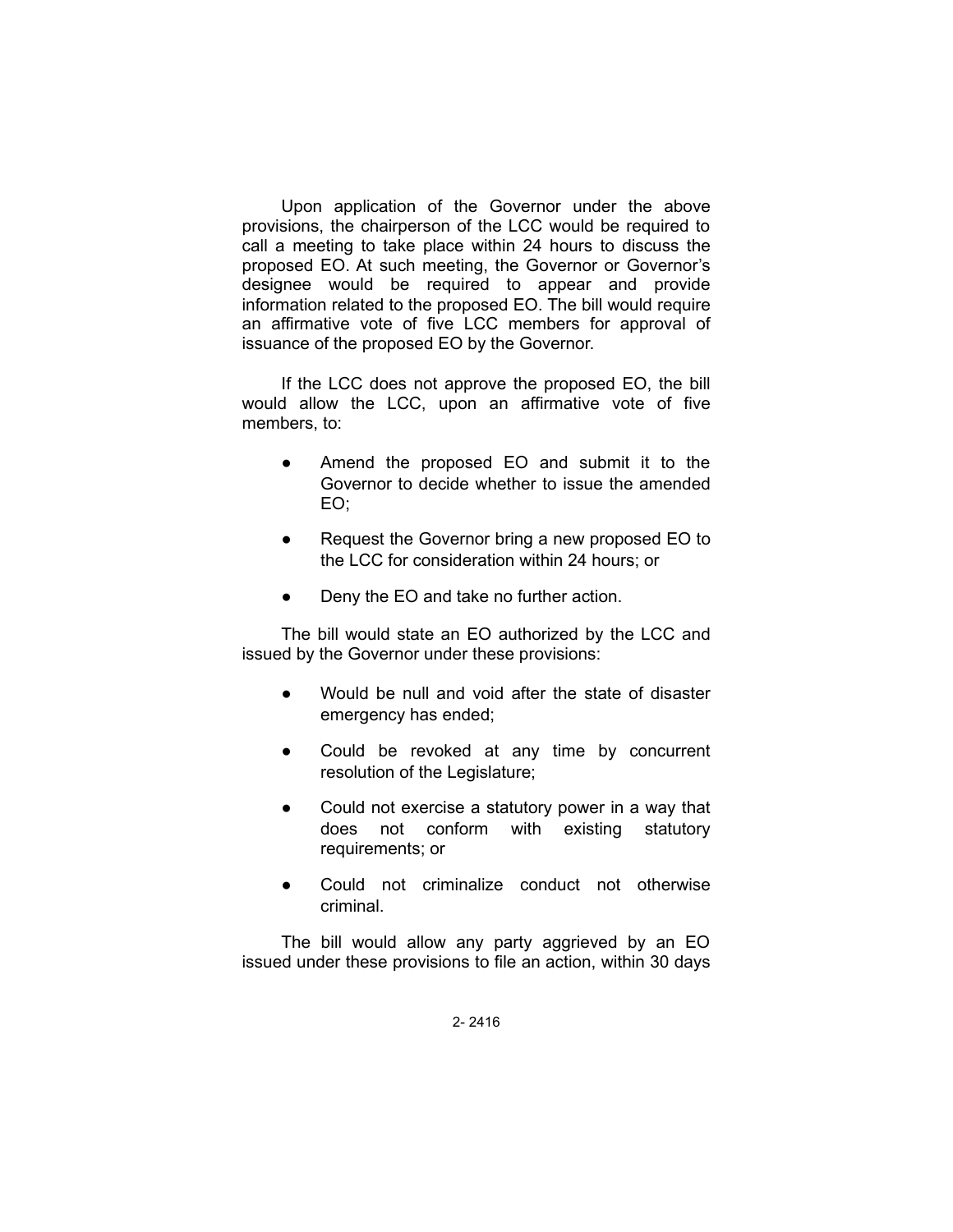after the issuance of the EO, in the district court of the county where the party resides or in Shawnee County District Court. Notwithstanding any order issued by the Chief Justice regarding deadlines or time limitations during a state of disaster emergency, the bill would require the court conduct a hearing within 72 hours of receiving a petition in such action. The bill would require the court to grant the request for relief unless the court finds the EO is narrowly tailored to respond to the state of disaster emergency and uses the least restrictive means to do so.

The bill would prohibit the Governor from exercising the powers expressly conferred by KEMA after the initial 30-day state of disaster emergency, unless the Governor is authorized to exercise such powers by the above provisions or by procedures provided elsewhere in the bill.

## *Extension of State of Disaster Emergency and Authorization of Governor's Use of Powers (New Section 2)*

The bill would create a new section in KEMA allowing the LCC, during a state of disaster emergency when the Legislature is not in session or is adjourned during Session for three or more days, to extend the state of disaster emergency and authorize the Governor to use the powers expressly conferred by KEMA. Upon specific application by the Governor to continue the state of disaster emergency or for authorization to use the powers expressly conferred by KEMA, the chairperson of the LCC would be required to call a meeting to occur within 24 hours of receiving the application. The Governor could not exercise the powers expressly conferred by KEMA without authorization *via* the procedures provided elsewhere in KEMA when the Legislature is in session or by the procedures in this section when the Legislature is not in session or is adjourned during Session for three or more days.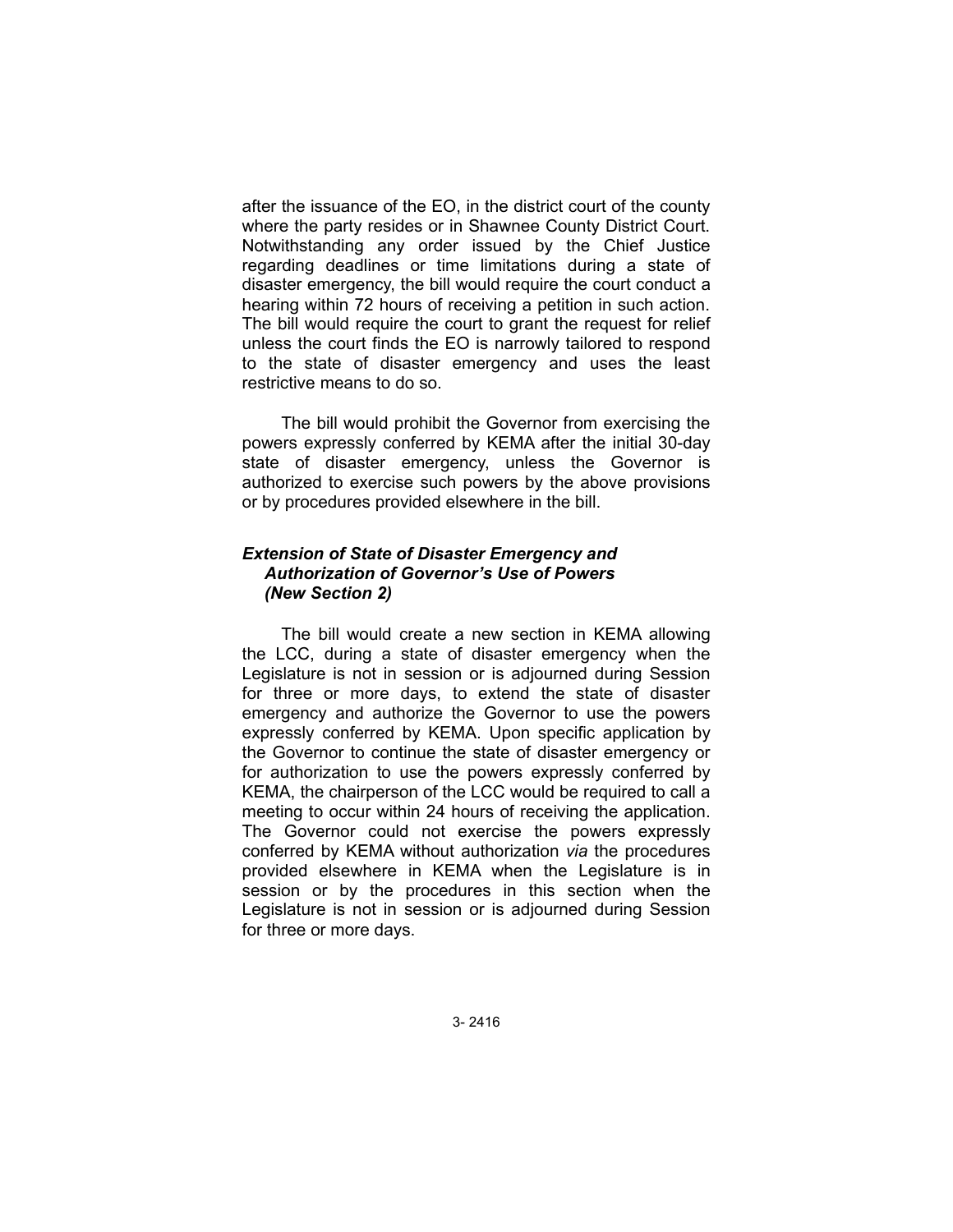At the LCC meeting, the Governor or Governor's designee would be required to appear and provide information regarding the application to extend the state of disaster emergency or to exercise the powers expressly conferred by KEMA.

By affirmative vote of five members, the LCC could:

- Extend the state of disaster emergency for a specific period of time as determined by the LCC; and
- If the state of disaster emergency is extended, authorize the Governor to continue exercising the powers expressly granted by KEMA during any period of the extension.

When determining whether to extend a state of disaster emergency and whether to authorize the Governor to continue exercising the powers expressly granted by KEMA, the LCC would be required to consider:

- The size, scope, nature, and likely duration of the disaster emergency;
- The risk to life and property posed by the disaster emergency;
- The number of Kansans affected by the disaster emergency;
- The benefits and assistance made available to the state from the federal government by the disaster emergency declaration;
- The economic effects of the disaster emergency declaration;
- The type of governmental response necessary to respond to the disaster emergency;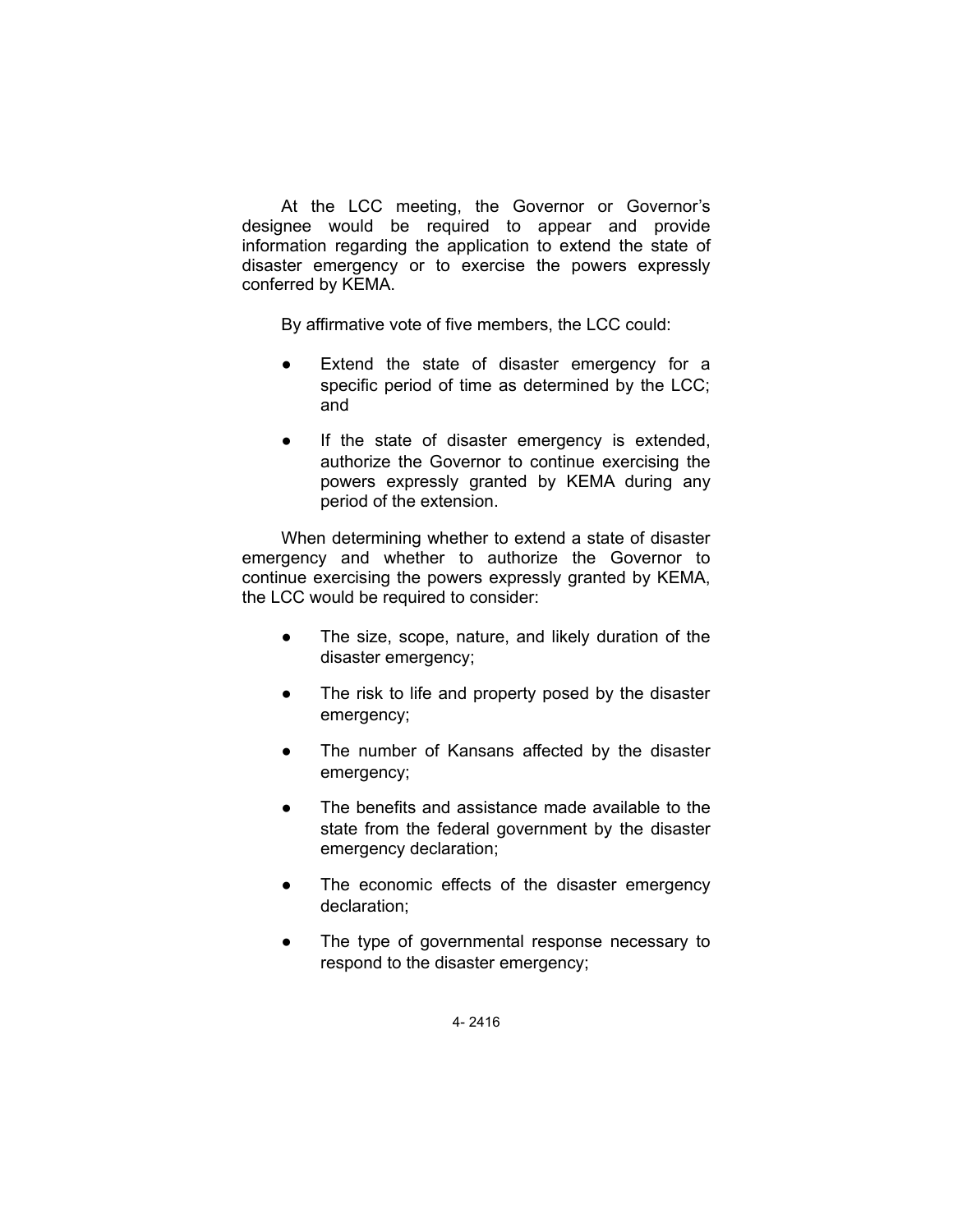- The likelihood that the disaster emergency or its effects become worse without direct governmental intervention;
- Whether EOs are necessary to further the governmental response to the disaster emergency;
- Whether other means of governmental responses are more appropriate to respond to the disaster emergency; and
- The type of EOs proposed to be issued by the Governor.

### *Amendments Regarding the Legislative Coordinating Council (Section 3)*

The bill would amend a statute regarding LCC authority to state the LCC shall have authority as to any matter provided by law and to require the LCC to meet as authorized by KEMA to discuss and approve extensions of a state of disaster emergency, authorize the use of powers expressly conferred by KEMA, and review proposed EOs as provided by KEMA.

## *Amendments to the Kansas Emergency Management Act (Sections 4, 5, and 6)*

### *Responsibilities During State of Disaster Emergency (Section 4)*

Current law states the Governor shall be responsible for meeting the dangers to the state and people presented by disasters. The bill would amend this provision to give the Governor and the Legislature this responsibility.

The bill would remove provisions allowing a state of disaster emergency to be declared in situations involving the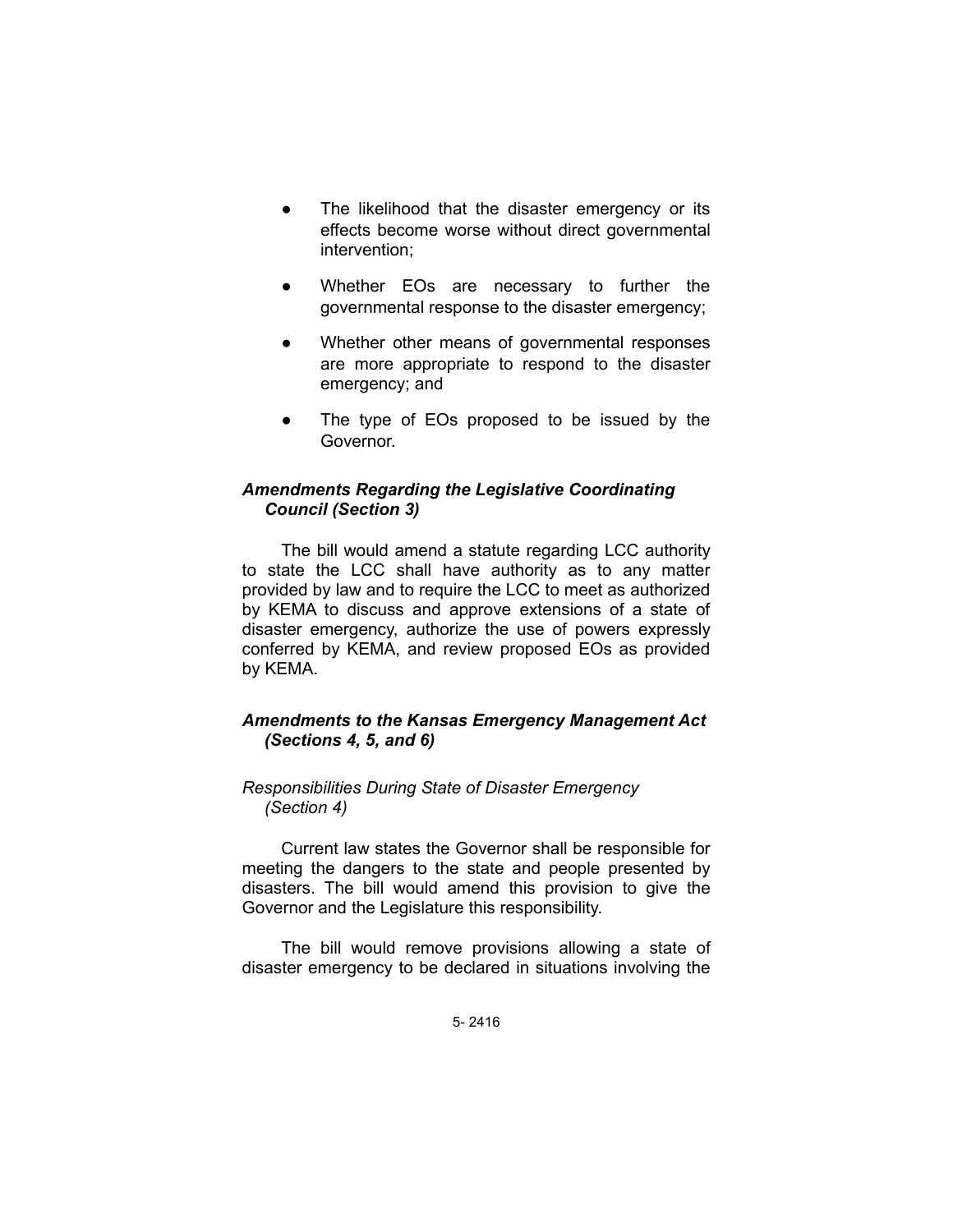spread of a contagious or infectious disease among domestic animals, plants, raw agricultural commodities, animal feed, or processed food.

The bill would extend from 15 to 30 days the length of time a state of disaster emergency may continue unless ratified or extended, as provided by the bill.

The bill would amend this section to reflect the new procedure established by the bill allowing the LCC, instead of the State Finance Council, to extend a state of disaster emergency and would remove related expired provisions.

The bill would require a concurrent resolution ratifying a state of disaster emergency to state the duration of the extension of the state of disaster emergency and whether the Governor is authorized to exercise the powers expressly conferred upon the Governor under KEMA.

The bill would prohibit the Governor from issuing a subsequent proclamation declaring a state of disaster emergency for the same or similar disaster if the Legislature did not ratify and continue the original state of disaster emergency pursuant to this section or the LCC did not extend the original state of disaster emergency under the procedure established by the bill.

The bill would remove a reference in this section to the KEMA section extending the COVID-19 health emergency through March 31, 2021, and prohibiting the Governor from proclaiming any new state of disaster emergency related to the COVID-19 health emergency during 2020 or 2021 without approval of the legislative members of the State Finance Council.

### *Powers During State of Disaster Emergency (Section 5)*

The bill would amend this section to add the term "executive" to those orders issued by the Governor under its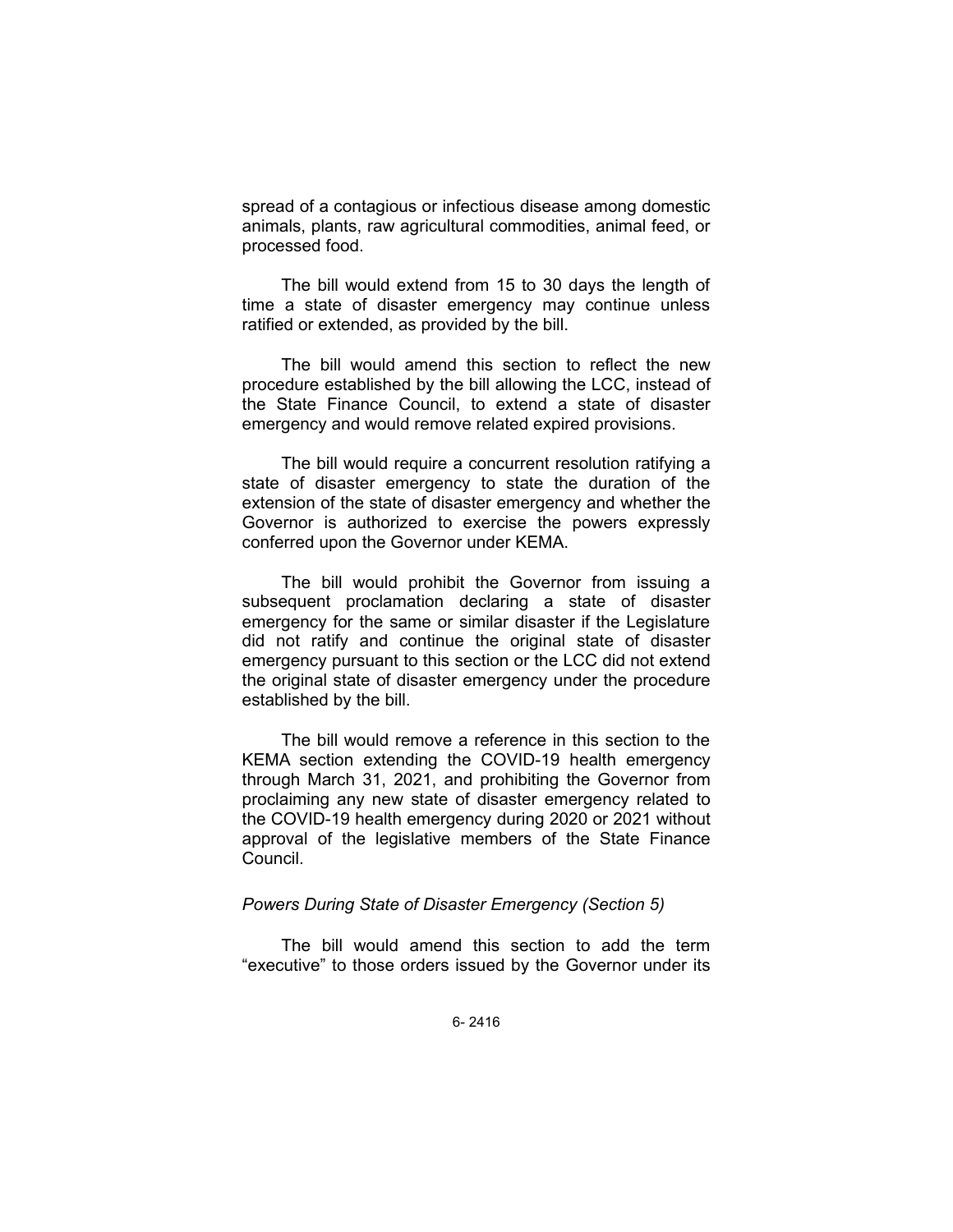provisions and to reflect the new procedure established by the bill providing for LCC review of such EOs.

The bill would require an EO suspending the provisions of a regulatory statute or orders or rules and regulations implementing the statute specify each statute, order, or rule and regulation being suspended.

The bill would reword a provision allowing the Governor to perform and exercise other nonspecified functions, powers, and duties, subject to certain conditions, to replace the conditions with a requirement for authorization pursuant to the procedure established by Section 1 of the bill.

After the initial 30-day state of disaster emergency, if the state of disaster emergency is extended and the Governor determines it is necessary to exercise the powers expressly conferred in this section through the issuance of an EO, the bill would require the Governor to make specific application to the Speaker of the House of Representatives and the President of the Senate when the Legislature is in session, and to the LCC pursuant to the procedure established in Section 2 of the bill when the Legislature is not in session or is adjourned during Session for three or more days. When the Legislature is in session, authorization of the use of such powers by the Governor would be through concurrent resolution of the Legislature. When the Legislature is not in session, authorization would be as provided in Section 2 of the bill.

The bill would require the Governor, prior to issuing an EO pursuant to this section, to submit the proposed EO to the Attorney General, who would review the proposed EO for legality and provide an opinion on such to the Governor and the LCC within 24 hours of receipt of the proposed EO, unless the circumstances of the disaster prevent such review.

The bill would amend provisions regarding the powers of a board of county commissioners to issue an order relating to public health that includes provisions less stringent than a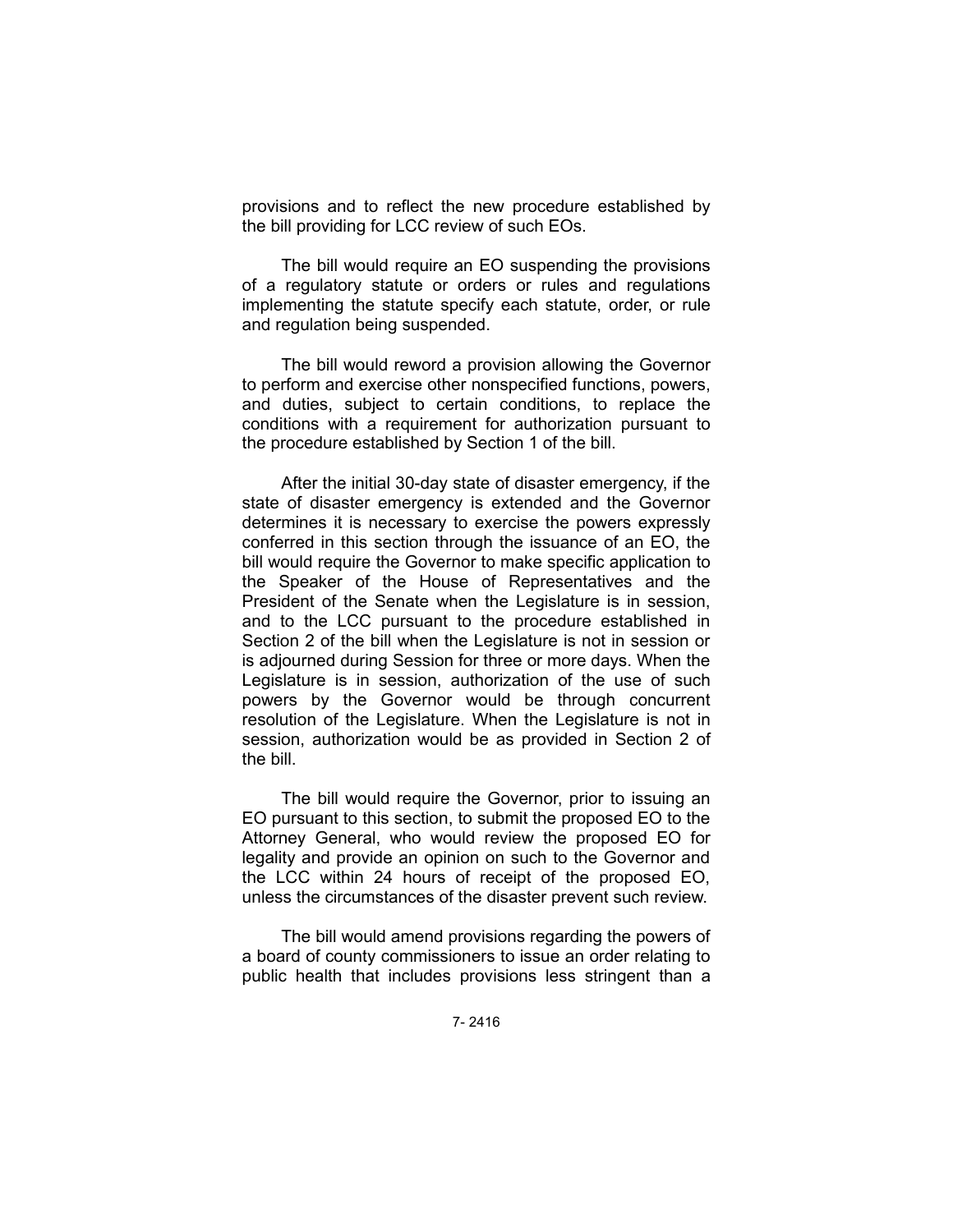statewide EO to specify that such orders may relate to the public health of humans that is not related to the food supply, and to state that such orders would operate in the county in lieu of the Governor's EO.

The bill would allow any party aggrieved by an EO issued under this section to file an action, within 30 days after the issuance of the EO, in the district court of the county where the party resides or in Shawnee County District Court. Notwithstanding any order issued by the Chief Justice regarding deadlines or time limitations during a state of disaster emergency, the bill would require the court conduct a hearing within 72 hours of receiving a petition in such action. The court would be required to grant the request for relief unless the court finds the EO is necessary to achieve an important interest related to the state of disaster emergency and is substantially related to such interest. If an EO has the effect of substantially burdening or inhibiting the gathering or movement of individuals or the operation of any religious, civic, business, or commercial activity, whether for-profit or not-for-profit, the bill would require the court grant the request for relief unless the court finds the EO is narrowly tailored to respond to the state of disaster emergency and uses the least restrictive means to do so.

### *School Closure (Section 6)*

The bill would amend the section of KEMA prohibiting closure of schools by EO, unless affirmed by the State Board of Education, to remove a reference to private schools and specify that such EOs would only affect the operations of schools under the jurisdiction of the State Board of Education.

### *Conforming and Technical Amendments*

The bill would make conforming and technical amendments throughout these KEMA sections to ensure consistency in statutory references and phrasing.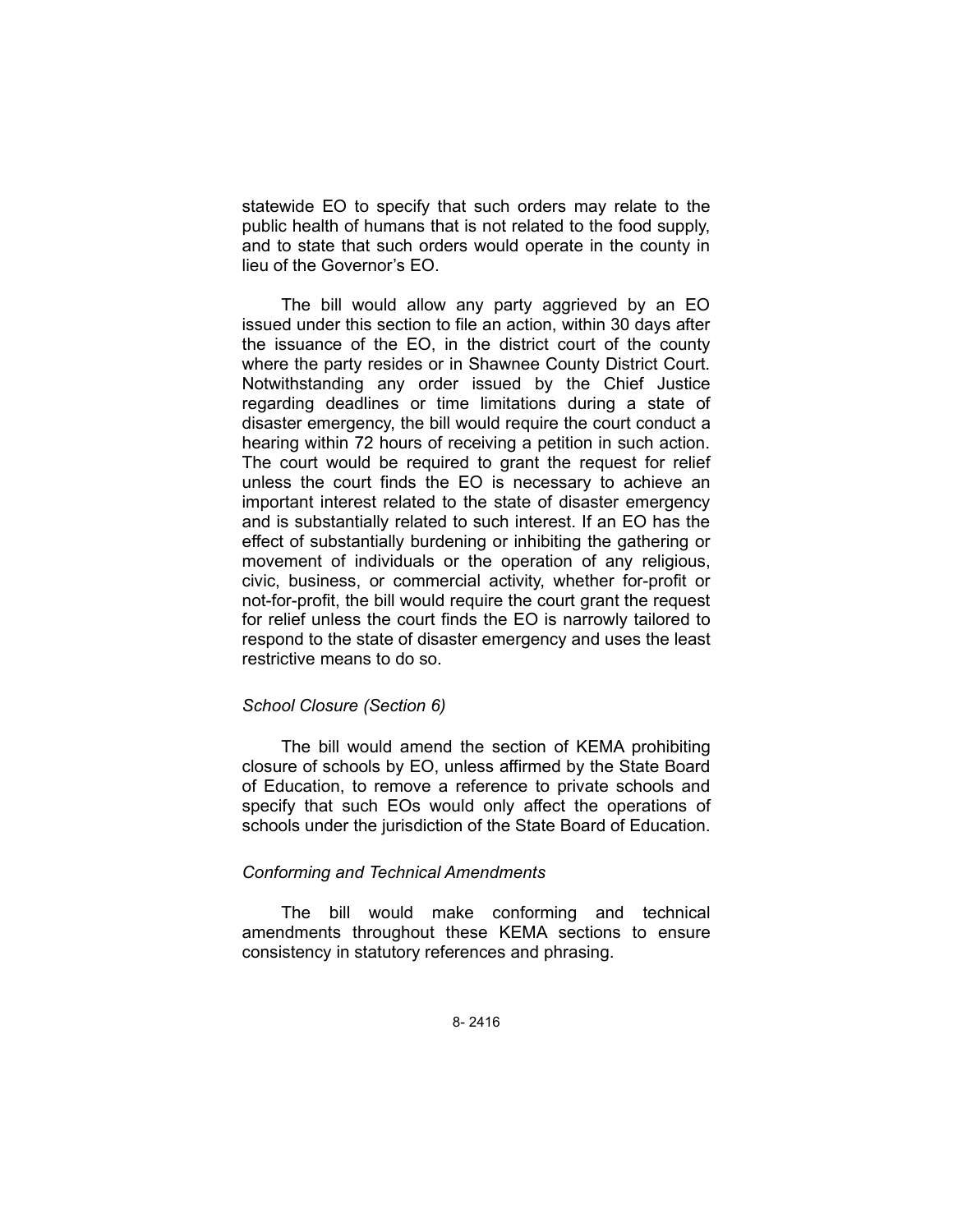### *Kansas Intrastate Emergency Mutual Aid Act (Section 7)*

The bill would amend the definition of "emergency responder" in the Kansas Intrastate Emergency Mutual Aid Act to include 911 dispatch center personnel.

### *Severability Clause (Section 9)*

The bill would state the provisions of this act are severable, and that if any portion of the act or application to any person or circumstance is held unconstitutional or invalid, the invalidity would not affect other portions of the act that can be given effect without the invalid portion or application, and the applicability of such other portions of the act to any person or circumstance would remain valid and enforceable.

### *Amendment and Repeal of Additional Statutes (Sections 8 and 10)*

The bill would amend a statute regarding the State Finance Council to remove a reference to the KEMA statute regarding responsibilities during a state of disaster emergency to reflect the other amendments made by the bill.

The bill would repeal a version of the KEMA statute regarding the powers of the Governor during a state of disaster emergency that would go into effect on March 31, 2021.

### *Effective Date (Section 11)*

The bill would be in effect upon publication in the *Kansas Register.*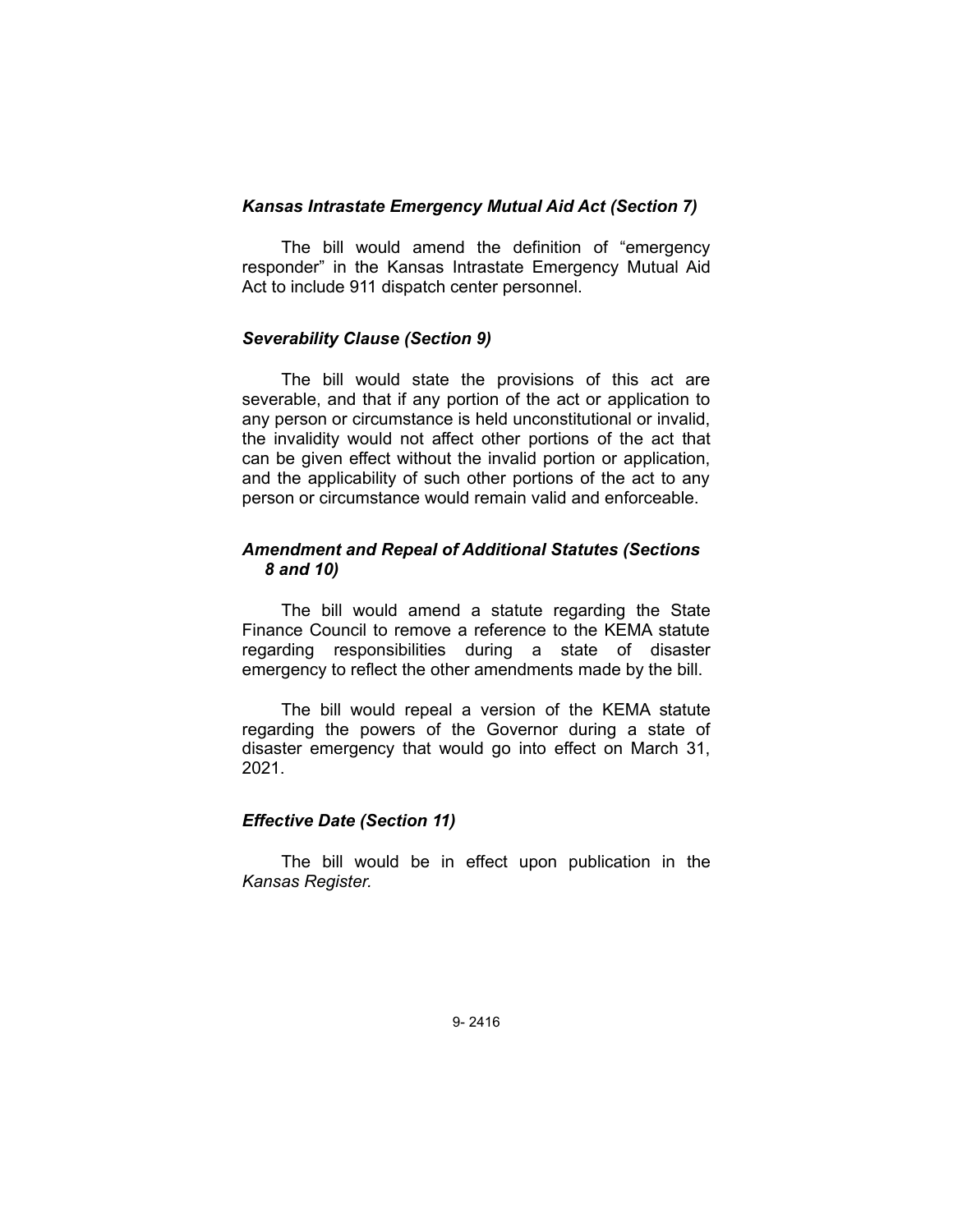### **Background**

The bill was introduced by the House Committee on Federal and State Affairs at the request of Representative Barker.

## *House Committee on Judiciary*

In the House Committee hearings on February 24 and 25, 2021, a representative of the Kansas Chamber testified as a **proponent** of the bill. The Attorney General provided written-only proponent testimony.

A representative of the Governor's Office and a representative of the Kansas Association of Chiefs of Police, Kansas Peace Officers Association, and Kansas Sheriffs Association provided neutral testimony. A representative of the Heartland Institute and a representative of the Kansas Justice Institute and Kansas Policy Institute provided writtenonly neutral testimony.

No other testimony was provided.

On March 1, 2021, the House Committee amended the bill to:

- Add 911 dispatch personnel to the definition of "emergency responder" in the Kansas Intrastate Emergency Mutual Aid Act;
- Extend the initial period of a state of disaster emergency from 15 to 30 days; and
- Make technical and conforming amendments.